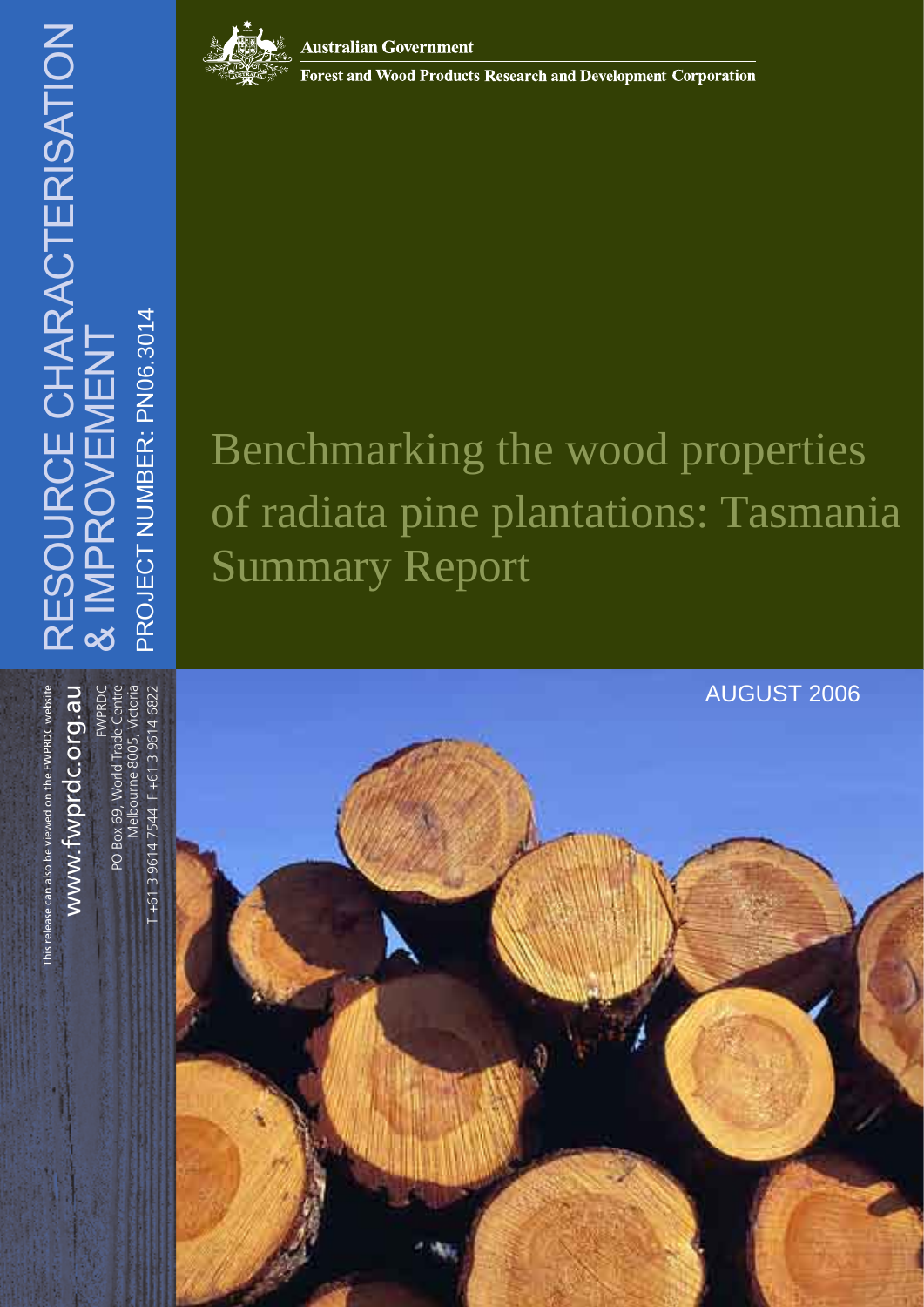

© 2006 Forest & Wood Products Research & Development Corporation. All rights reserved.

#### *Publication: Benchmarking the wood properties of radiata pine plantations: Tasmania - Summary Report*

The Forest and Wood Products Research and Development Corporation ("FWPRDC") makes no warranties or assurances with respect to this publication including merchantability, fitness for purpose or otherwise. FWPRDC and all persons associated with it exclude all liability (including liability for negligence) in relation to any opinion, advice or information contained in this publication or for any consequences arising from the use of such opinion, advice or information.

This work is copyright and protected under the Copyright Act 1968 (Cth). All material except the FWPRDC logo may be reproduced in whole or in part, provided that it is not sold or used for commercial benefit and its source (Forest and Wood Products Research and Development Corporation) is acknowledged. Reproduction or copying for other purposes, which is strictly reserved only for the owner or licensee of copyright under the Copyright Act, is prohibited without the prior written consent of the Forest and Wood Products Research and Development Corporation.

#### **Project no: PN06.3014**

#### *Researchers:*

D. Cown, R. McKinley, M. Kimberley, P. Hodgkiss **Ensis**  49 Sala St, Rotorua, New Zealand

G.Downes, J. Bruce, M. Hall **Ensis**  Private Bag 12, Hobart, Tasmania 7001

D. McConchie **Wood Quality Focus**  PO Box 6274, Rotorua, New Zealand

M. Lausberg **Consultant** 

#### **Final report received by the FWPRDC in August 2006**

**Forest and Wood Products Research and Development Corporation**  PO Box 69, World Trade Centre, Victoria 8005 Phone: 03 9614 7544 Fax: 03 9614 6822 Email: [info@fwprdc.org.au](mailto:info@fwprdc.org.au) Web: [www.fwprdc.org.au](http://www.fwprdc.org.au/)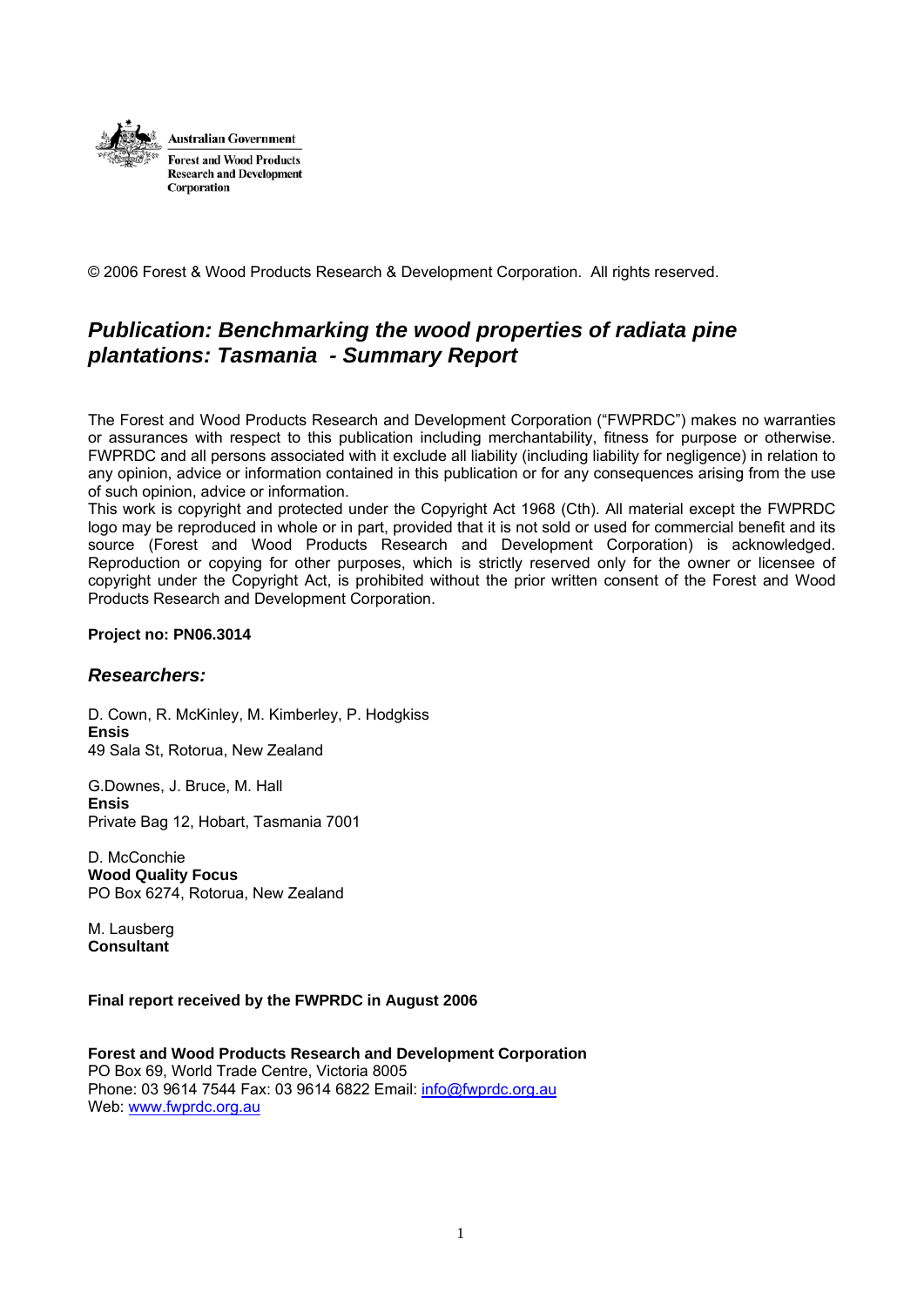## **Benchmarking the wood properties of radiata pine plantations: Tasmania**

#### **Summary Report**

Prepared for the

**Forest & Wood Products Research & Development Corporation** 

by

**D. Cown, R. McKinley, G. Downes, M. Kimberley, J. Bruce, M. Hall, P. Hodgkiss, D. McConchie, and M. Lausberg** 

*The FWPRDC is jointly funded by the Australian forest and wood products industry and the Australian Government.*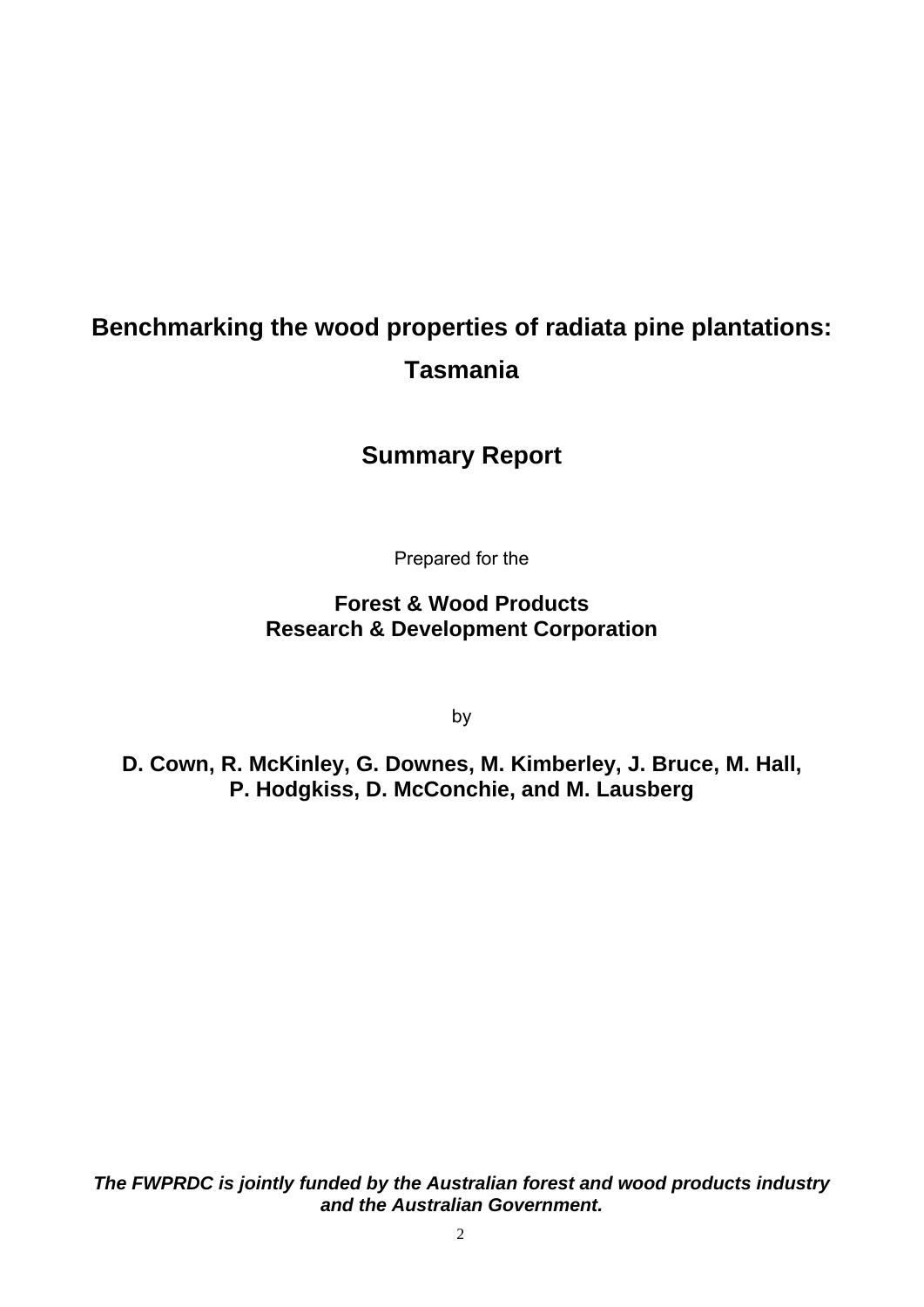#### **TABLE OF CONTENTS**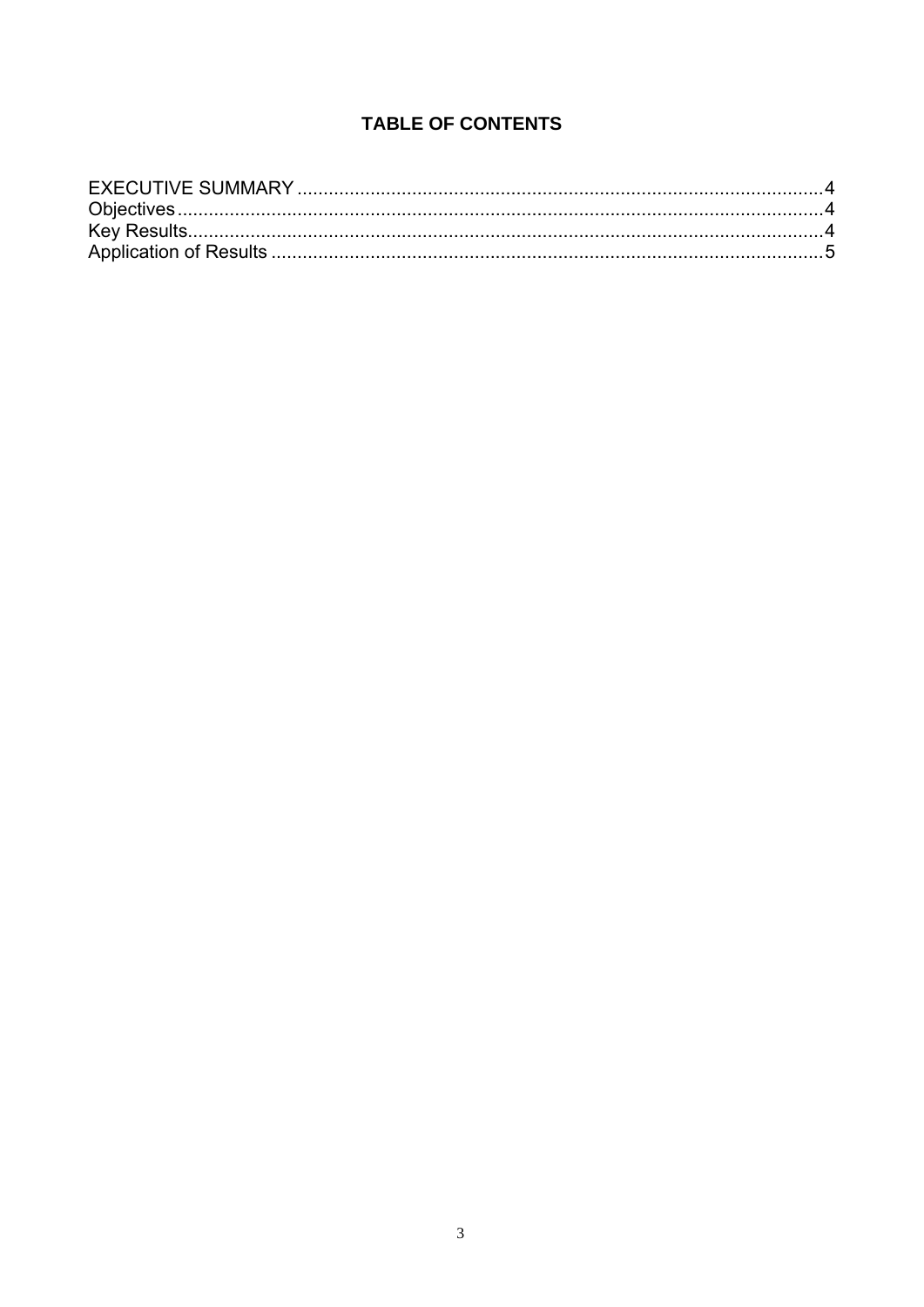## <span id="page-4-0"></span>**EXECUTIVE SUMMARY**

### **Objectives**

The major project objective was to:

• Identify the major sources of variation in wood properties affecting structural lumber recoveries across Tasmania (within and between sites) in crops within 10 years of harvest. The sources to be examined were environmental effects (latitude, altitude, rainfall, soil type) and between and within stem variation.

Subsidiary objectives were:

- Validate the use of standing tree tools as a means of predicting the log (and by inference, lumber) stiffness.
- Validate the density algorithm and customise for the Tasmanian resource.

## **Key Results**

In discussion with the two major companies, Rayonier and Norske Skog, twenty-six sites within ten years of harvest (20 to 31 years old) were selected for non-destructive field sampling across the main plantation forest areas of Tasmania. The assessments included visual observations of crown characteristics (branch size and distribution) and breast height diameter, standing tree acoustics (ST300 and IML Hammer) and wood density cores (5mm).

Outerwood cores and standing tree acoustics (two tools<sup>[1](#page-4-1)</sup>) were used across all sites to give nondestructive assessments of aspects of stand quality. A high degree of variability was found in all the characteristics measured, but both approaches gave similar rankings of stands. While the two standing tree acoustic tools gave different values (different by about 0.5km/sec) the correlations between them were very good (79% for individual stems; 88% for site averages), indicating a fairly robust relationship. The correlations between outerwood density and the two standing tree acoustic tools were also very good at the site level (80% and 81% at the site mean level), proving that the two approaches give very similar results. However, the relationship at the single tree level was only fair (44%).

Across twenty sites, a sample of five stems was felled for the measurement of stem and log acoustics (5m logs). In addition, wood discs (from breast height and 5m intervals from the butt to 100mm top diameter) were collected. The average site log acoustics followed the same pattern as the average site standing tree values and both tools showed relatively high correlations with log and stem values (IML Hammer:  $r^2 = 80\%$ ; ST300:  $r^2 = 74\%$ ). Outerwood density was a very good predictor of weighted stem density ( $r^2 = 74\%$ ) and also had a reasonable relationship with the average stem sonic value ( $r^2 = 55\%$ ). Disc samples were used for an assessment of log and stem wood density to allow the measurement and to provide information on density and spiral grain gradients within stems. The correlations of outerwood density to log and stem densities were very good (outerwood prediction of stem density  $-r^2 = 74\%$ ; S.E. 15 kg/m<sup>3</sup>).

Wood properties followed the expected gradients within and between trees, but the Green Triangle wood density algorithm was found to slightly over predict stem average density, and was customised to provide better predictions from outerwood core density.

Additional outerwood samples (48 sites) were obtained from the two companies and used to extend the scope of the survey by including more and younger stands (down to 15 years old). The customised Tasmanian wood density algorithm was used to predict stem density at a uniform rotation age (30 years). This exercise showed that while there is less variation across the resource at a constant age, there are still significant differences due to factors such as site type, silviculture (fragmentary information) and, potentially, seedlot (not recorded). The Green Triangle report

 $\overline{a}$ 

<span id="page-4-1"></span><sup>&</sup>lt;sup>1</sup> ST300 from 30 trees/plot; IML from 5 felled trees/plot only